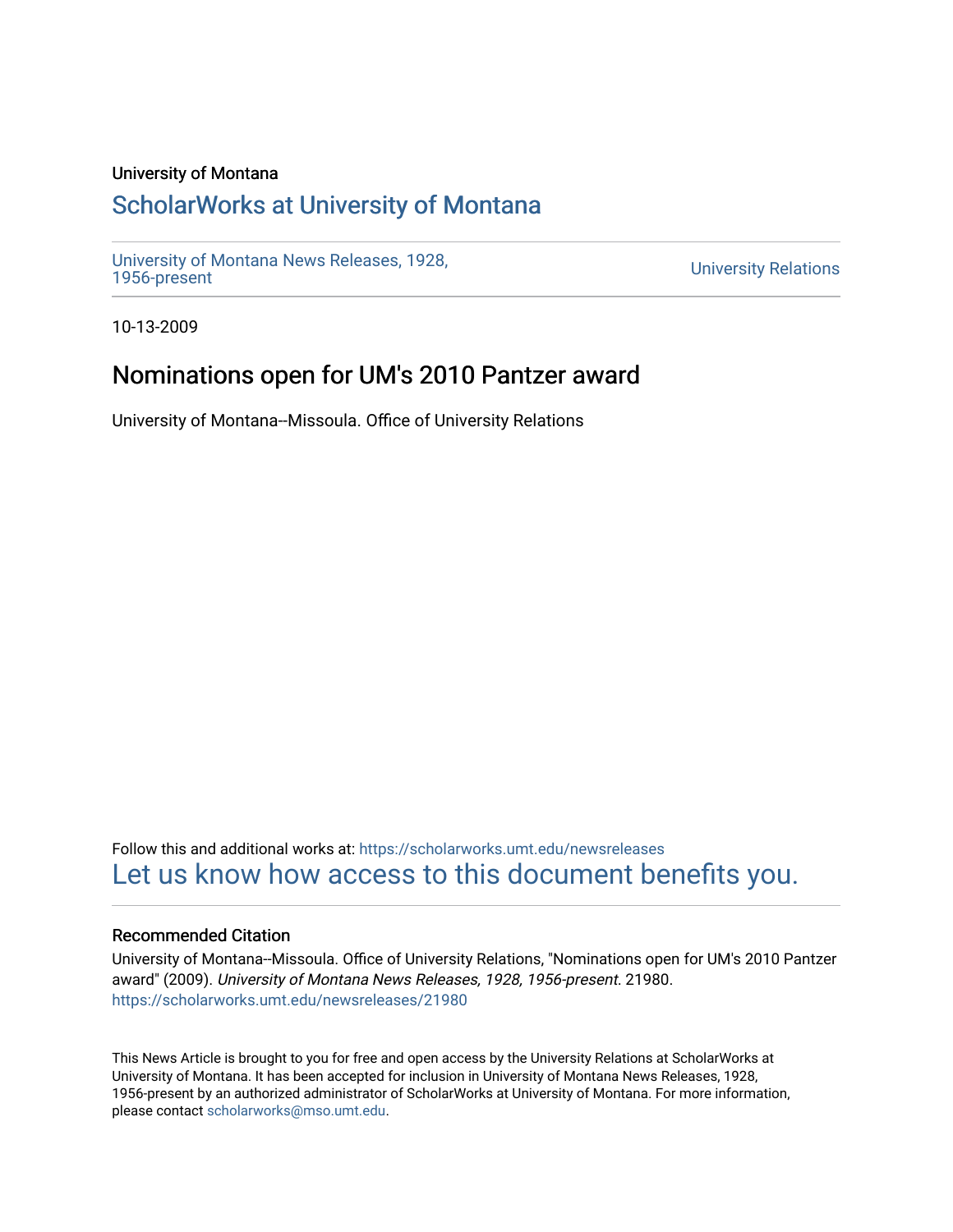

UNIVERSITY RELATIONS • MISSOULA, MT 59812 • 406.243.2522 • FAX: 406.243.4520

## EWS RELEASE

Oct. 13,2009

Contact: UM Provost's Office, 406-243-4689.

#### **NOMINATIONS OPEN FOR UM'S 2010 PANTZER AWARD**

#### **MISSOULA —**

The University of Montana presents the Robert T. Pantzer Presidential Humanitarian Award each year to a person from the University or state who has substantially contributed to making campus a more open and humane learning environment.

The award honors Pantzer, UM president during 1966-74, whose open-door policy was a hallmark of his administration. Pantzer also provided outstanding leadership in the preservation of unfettered academic inquiry and expression.

UM seeks nominations of individuals who exemplify Pantzer's ideals. Nominations should include the individual's resume and a statement of how the nominee fits the award criteria.

The nomination deadline is Friday, Nov. 6. The award will be presented at UM's Charter Day ceremonies Feb. 18, 2010.

Send nominations to UM Provost Royce Engstrom, Pantzer Award Committee chair, The University of Montana, Missoula, MT 59812, or fax them to 406-243-5937. For more information, call the UM Office of the Provost at 406-243-4689.

**###**

BD Local, specialized western, dailies